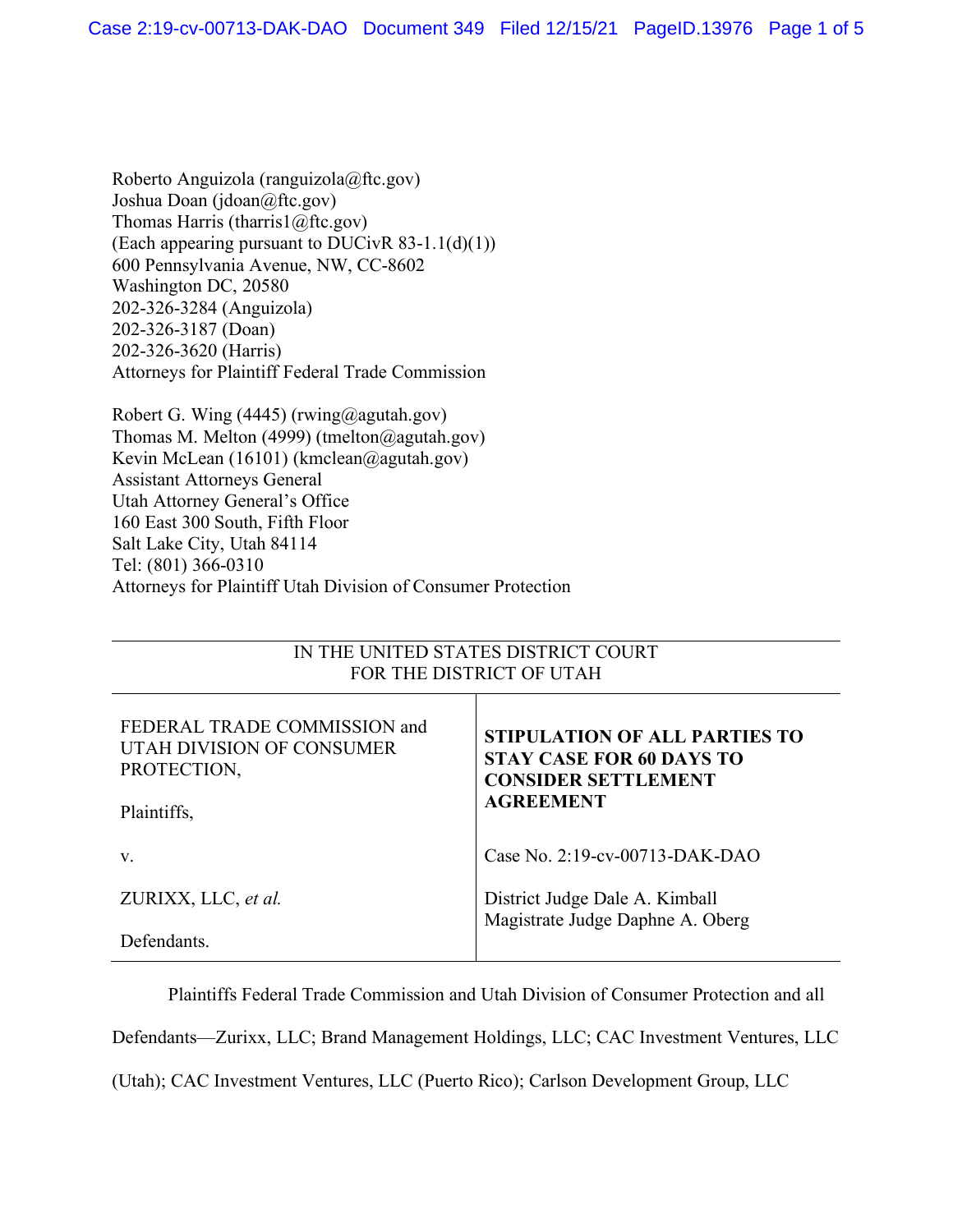(Utah); Carlson Development Group, LLC (Puerto Rico); CJ Seminar Holdings, LLC; Dorado Marketing and Management, LLC; JSS Investment Ventures, LLC; JSS Trust; Zurixx Financial, LLC (Utah); Zurixx Financial, LLC (Puerto Rico); Cristopher A. Cannon; James M. Carlson; Jeffrey D. Spangler; Gerald D. Spangler (as Trustee for the JSS Trust); and Stephenie J. Spengler (Relief Defendant)—respectfully submit this stipulation for entry of an order staying the case for 60 days, until February 14, 2022, including as to all deadlines that would otherwise apply. In support of this request, the Parties state:

1. Counsel for the Parties have negotiated the terms for a proposed final settlement that would resolve all claims as to all Defendants in this matter.

2. Although FTC counsel has authority to negotiate settlement agreements, under Section 4.14 of the FTC's Rules of Practice, 16 C.F.R. § 4.14(c), only a majority vote by the FTC's Commissioners can approve any such agreements.

3. If a majority of the FTC's Commissioners approve the proposed final settlement, further litigation in this matter will not be necessary.

4. Because the FTC's review and approval process takes several weeks, and there is other pressing end-of-year business pending before the Commission, the Parties respectfully request that the Court stay the case for 60 days, until February 14, 2022, to allow adequate time for the Commission to review and vote on the proposed final settlement in this matter.

5. The Parties will notify this Court when the Commission has voted on the proposed final settlement or will provide a status report by February 14, 2022 if the vote has not been completed by that date.

2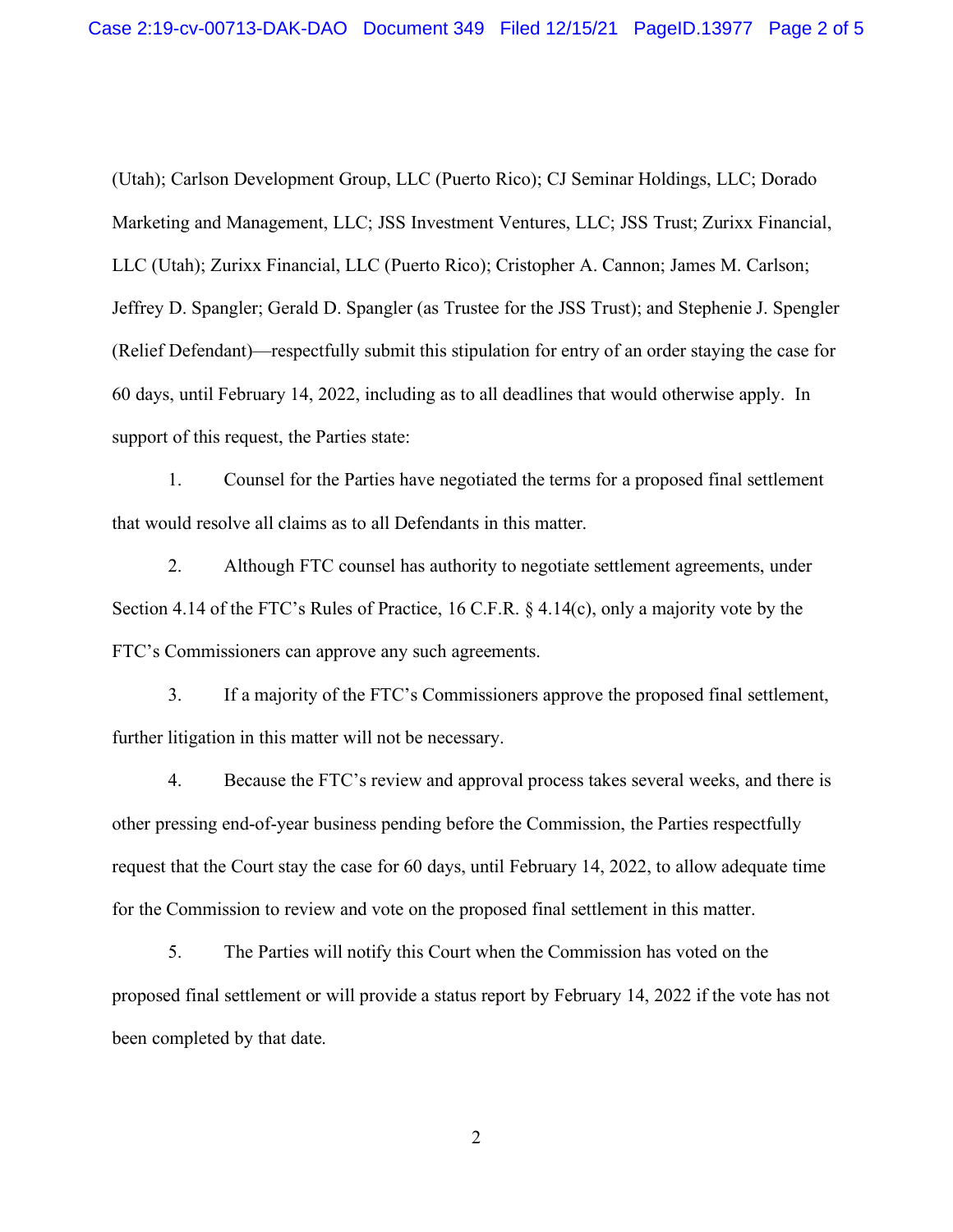December 15, 2021 Respectfully submitted,

/s/ Thomas Harris Roberto Anguizola Joshua Doan Thomas Harris (Each appearing per DUCivR 83-1.1(d)(1)) Federal Trade Commission 600 Pennsylvania Ave. NW, CC-8528 Tel: (202) 326-3620 Email: ranguizola@ftc.gov Email: jdoan@ftc.gov Email: tharris1@ftc.gov

Attorneys for Plaintiff FEDERAL TRADE COMMISSION

/s/ Robert G. Wing (Signed by Filing Attorney with Permission of Plaintiff's Attorney) /s/ *Thomas Harris* Robert G. Wing (4445) (rwing@agutah.gov) Thomas M. Melton (4999) (tmelton@agutah.gov) Kevin McLean (16101) (kmclean@agutah.gov) Assistant Attorneys General Utah Attorney General's Office 160 East 300 South, Fifth Floor Salt Lake City, Utah 84114 Tel: (801) 366-0310 Attorneys for Plaintiff Utah Division of Consumer Protection

*/s/ Z. Ryan Pahnke*

Z. Ryan Pahnke **RAY QUINNEY & NEBEKER P.C.**

Eric G. Benson **POTTER HANDY, LLP**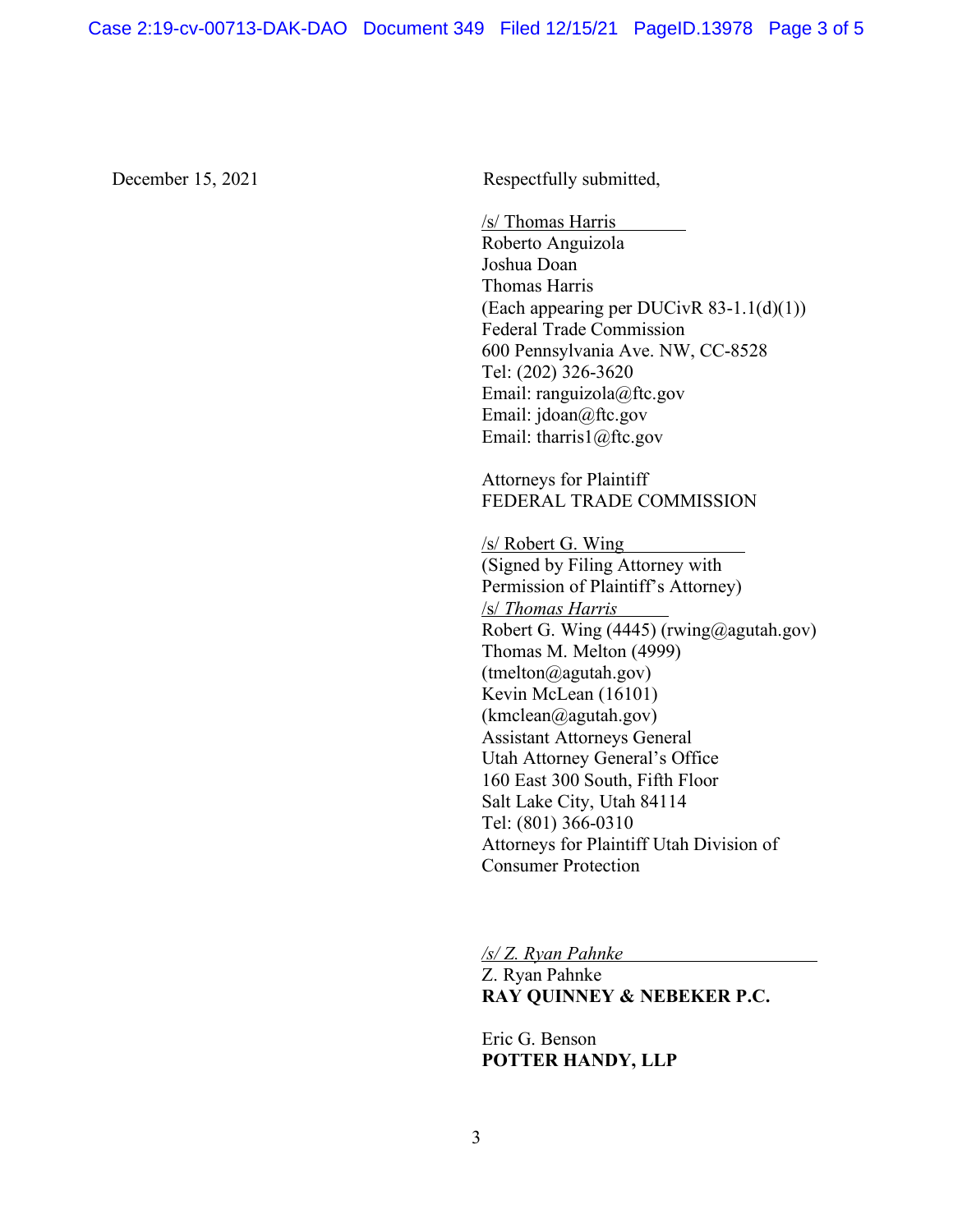D. Loren Washburn **ARMSTRONG TEASDALE LLP**

Angel L. Reyes, III Ryan J. Browne **REYES BROWNE REILLEY**

*Attorneys for Defendants Zurixx, LLC, Brand Management Holdings, LLC, CAC Investment Ventures, LLC, CAC Investment Ventures, LLC (PR), Carlson Development Group, LLC, Carlson Development Group, LLC (PR), CJ Seminar Holdings, LLC, Dorado Marketing and Management, LLC, Zurixx Financial, LLC, Zurixx Financial, LLC (PR), Christopher A. Cannon, James M. Carlson, and Jeffrey D. Spangler*

*/s/* Brennan H. Moss Brennan H. Moss Michael A. Gehret Nicolas Wilde **ARMSTRONG TEASDALE LLP**

*Attorneys for Defendants JSS Investment Ventures, LLC JSS Trust Gerald D. Spangler (as trustee for JSS Trust), and Relief Defendant Stephanie J. Spangler*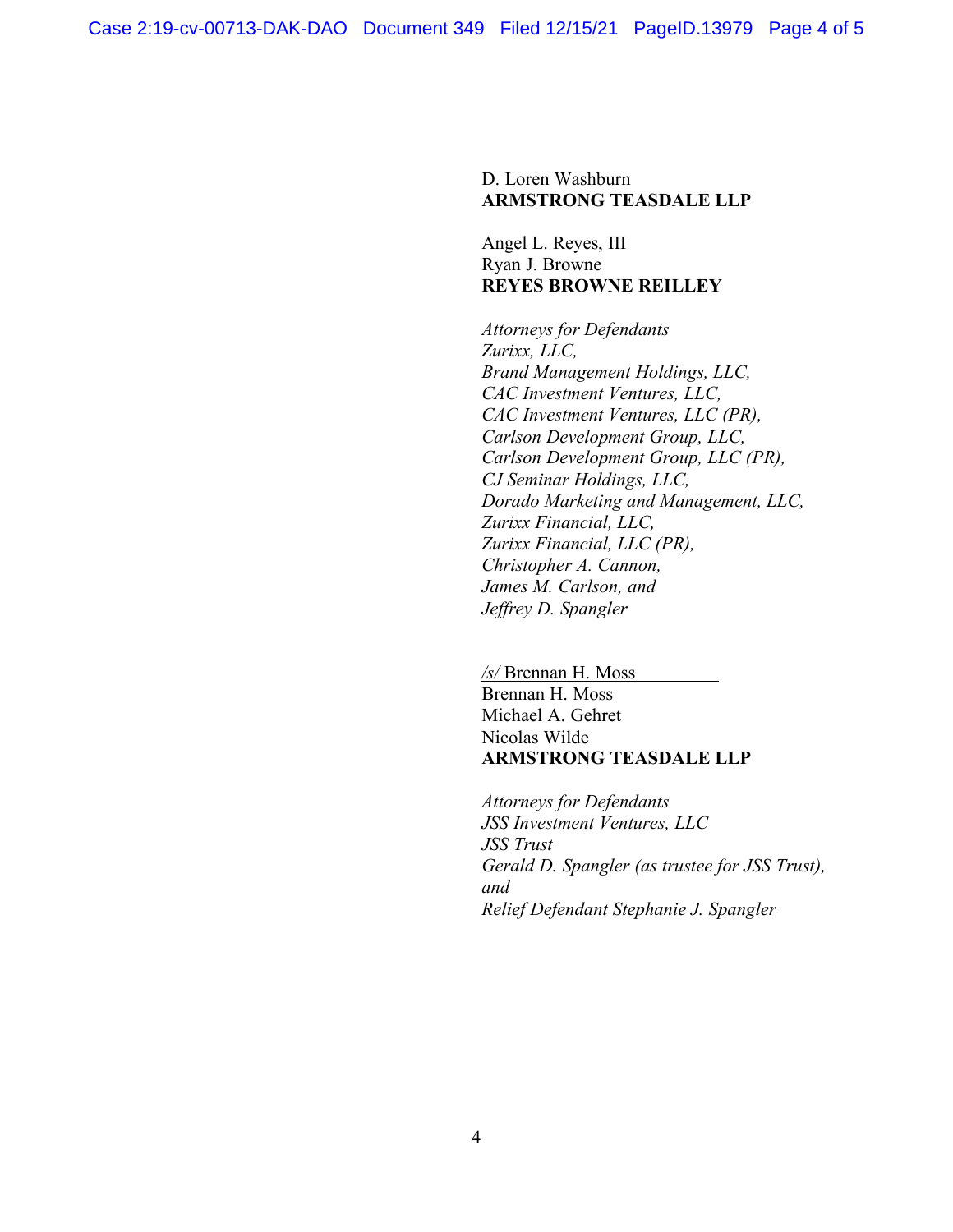## **Certificate of Service**

I HEREBY CERTIFY that on December 15, 2021, a true and correct copy of the foregoing document was served on counsel for all parties via electronic filing with the Court's ECF service.

> /s/Thomas Harris Thomas Harris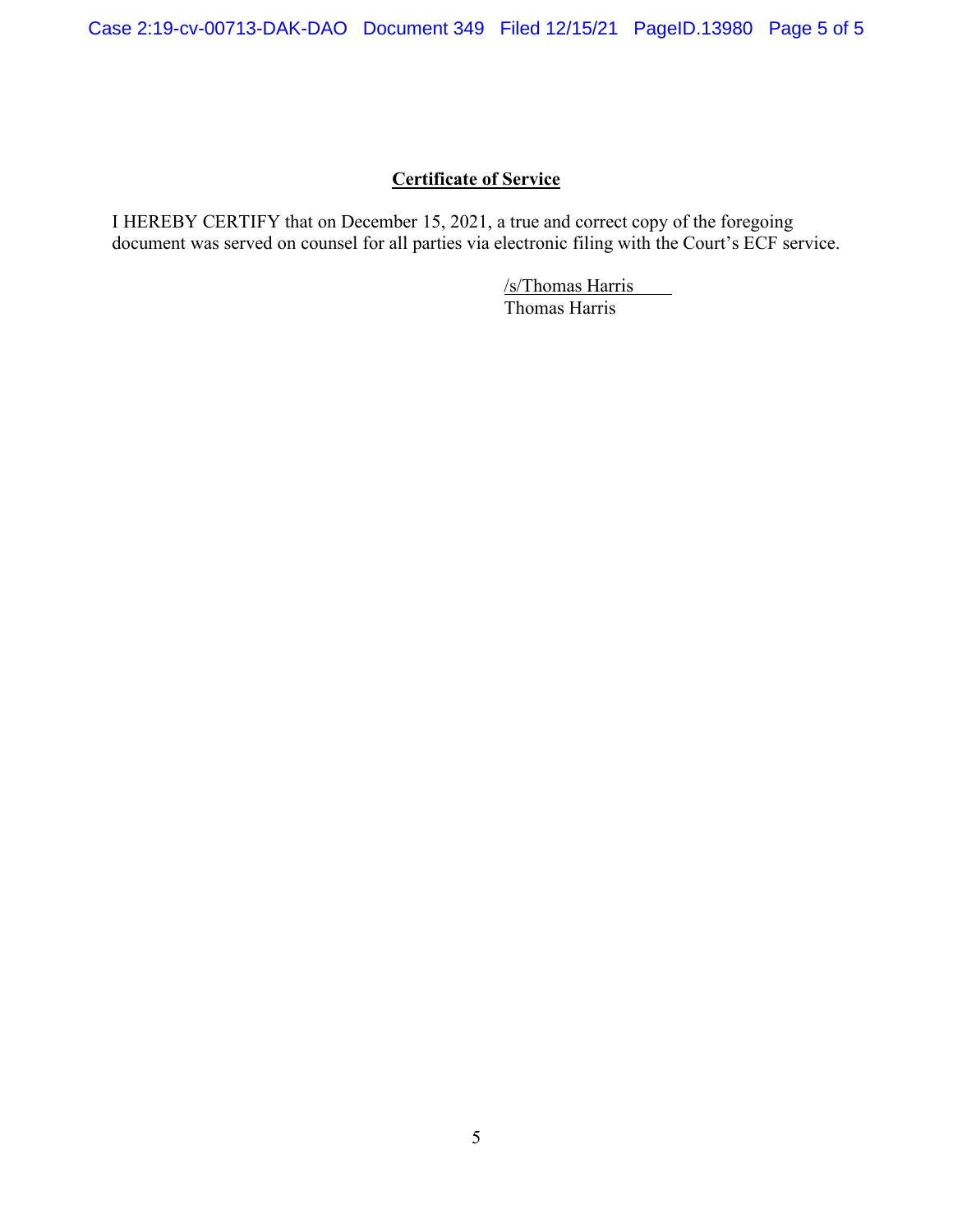| IN THE UNITED STATES DISTRICT COURT<br>FOR THE DISTRICT OF UTAH          |                                                                                                                                        |
|--------------------------------------------------------------------------|----------------------------------------------------------------------------------------------------------------------------------------|
| FEDERAL TRADE COMMISSION and<br>UTAH DIVISION OF CONSUMER<br>PROTECTION, | [PROPOSED] ORDER GRANTING THE<br><b>STIPULATION OF ALL PARTIES TO</b><br><b>STAY CASE FOR 60 DAYS TO</b><br><b>CONSIDER SETTLEMENT</b> |
| Plaintiffs,                                                              | <b>AGREEMENT</b>                                                                                                                       |
| V.                                                                       | Case No. 2:19-cv-00713-DAK-DAO                                                                                                         |
| ZURIXX, LLC, et al.                                                      | District Judge Dale A. Kimball<br>Magistrate Judge Daphne A. Oberg                                                                     |
| Defendants.                                                              |                                                                                                                                        |

Before the Court is the stipulation of Plaintiffs Federal Trade Commission and Utah Division of Consumer Protection and all Defendants—Zurixx, LLC; Brand Management Holdings, LLC; CAC Investment Ventures, LLC (Utah); CAC Investment Ventures, LLC (Puerto Rico); Carlson Development Group, LLC (Utah); Carlson Development Group, LLC (Puerto Rico); CJ Seminar Holdings, LLC; Dorado Marketing and Management, LLC; JSS Investment Ventures, LLC; JSS Trust; Zurixx Financial, LLC (Utah); Zurixx Financial, LLC (Puerto Rico); Cristopher A. Cannon; James M. Carlson; Jeffrey D. Spangler; Gerald D. Spangler (as Trustee for the JSS Trust); and Stephenie J. Spengler (Relief Defendant)—to stay the case for 60 days to permit the Commissioners of the Federal Trade Commission to consider and vote on the terms of the proposed final settlement agreement in this matter.

As the Parties stipulate to the terms of this Order and its entry, and for good cause shown, the Court ORDERS as follows:

This case and all applicable deadlines set forth in the Amended Scheduling Order [ECF No. 305] are hereby STAYED for a period of 60 days. Furthermore, the Parties are hereby